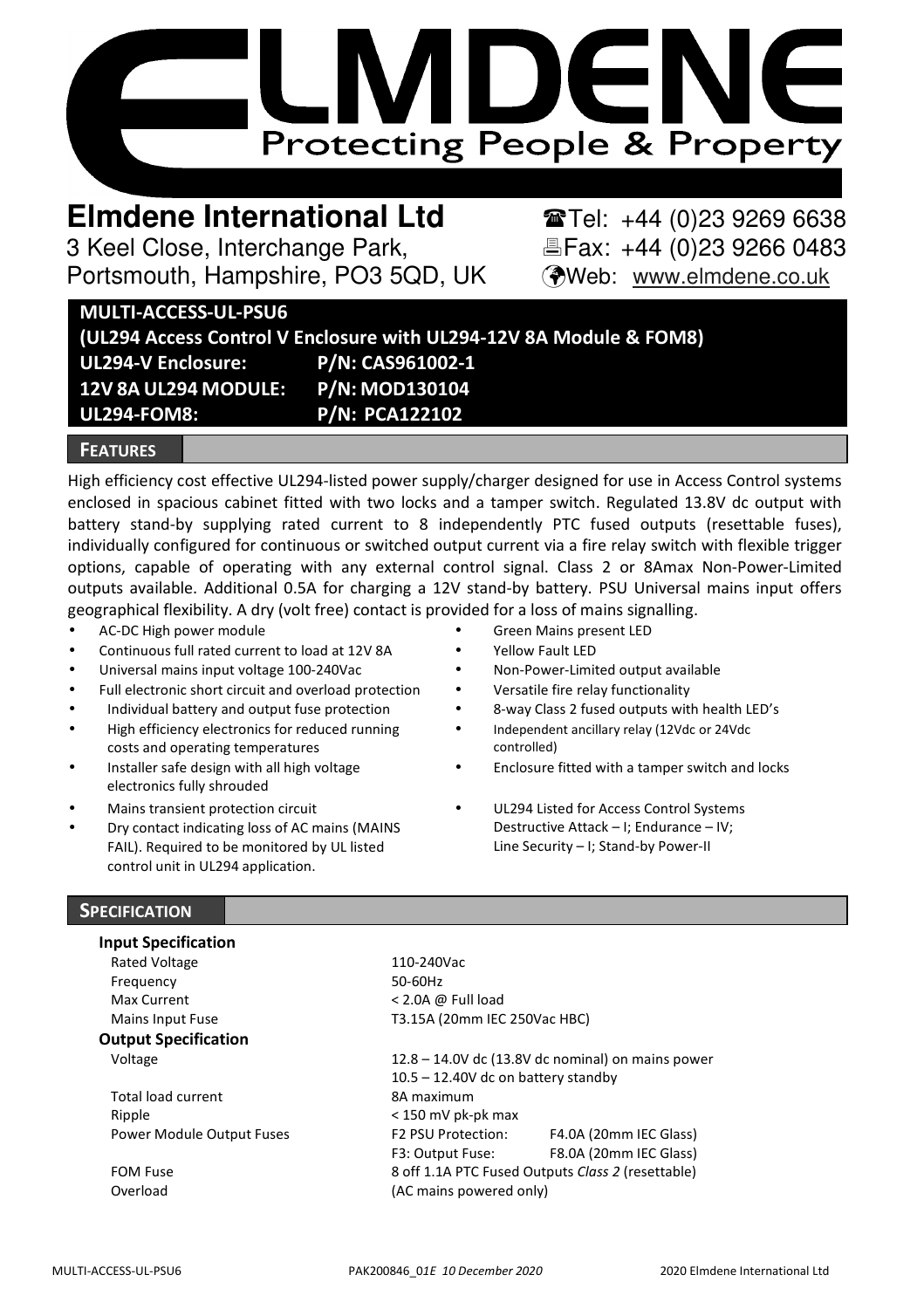# **Standby Battery**

Battery Type 12V Valve Regulated Lead Acid Battery Charging Fuse protection F4.0A (20mm IEC Glass)

Battery Capacity Designed for up to 17Ah or 18Ah VRLA

| Product Reference    | <b>External Dimensions</b> $h \times w \times d$ (mm) | <b>Battery Capacity</b> | Weight (kg)<br><b>Battery Excluded</b> |
|----------------------|-------------------------------------------------------|-------------------------|----------------------------------------|
| MULTI-ACCESS-UL-PSU6 | 478 x 515 x 146                                       | . x NP18 (18Ah)         | 10.5                                   |

# **Environmental**

Temperature  $-10$  to  $+49^{\circ}$ C (operating) 75% RH non-condensing -20 to +80°C (storage)

# **SIGNALLING OUTPUT**

Rating: 0.50A @ 30Vdc, NO or NC, volt free. MAINS Fail: COM / N/O = OPEN in the event of loss of AC mains COM / N/C = CLOSED in the event of loss of AC mains

# **LOCAL INDICATORS**

#### **12V 8A UL294 MODULE (Non-Power-Limited)**

| MAINS LED (Green)         | Mains present                                                                            |
|---------------------------|------------------------------------------------------------------------------------------|
| <b>FAULT LED (Yellow)</b> | Fault present: Output fuse fail or Protection fuse fail (requires load and battery to be |
|                           | connected); battery shorted, reversed voltage.                                           |

#### **UL294-FOM8 (With Class 2 8-Way Fire Relay)**

| INPUT LED (Red)          | Indicates input power applied to FOM8 Board when ON |
|--------------------------|-----------------------------------------------------|
| OUTPUT LEDS - 8off (Red) | Indicates output voltages (1 to 8) present when ON  |
| RELAY LED (Orange)       | Indicates Fire Relay energised when ON              |

### **CONNECTIONS**

| 12V 8A UL294 MODULE (Non-Power-Limited) |                                         |                                                                        |  |
|-----------------------------------------|-----------------------------------------|------------------------------------------------------------------------|--|
| <b>MAINS INPUT</b>                      | LIVE and NEUTRAL                        | "L $N$ "                                                               |  |
| <b>MAINS FAIL</b>                       | Relay output                            | "COM, N/O, N/C" (Form "C" contacts) Normal = AC Failed                 |  |
| <b>UNCOMMITTED RELAY</b>                | <b>COIL Connects</b><br><b>CONTACTS</b> | "OV 12V 24V"<br>"COM, N/O, N/C" (Form "C" contacts)                    |  |
| G1208N 12Vdc OUTPUT                     | O/P                                     | "+ + O/P - -" Note: Observe Polarity<br>Non-Power-Limited: Rated 8Amax |  |
| BATTERY CONNECTION                      | <b>BATT</b>                             | "+ BATT -" Note: Observe Polarity                                      |  |

# **UL294-FOM8 (With Class 2 8-Way Fire Relay)**

| INPUT (PRE-WIRED)    | INPUT    | $'' + -''$                                                         |
|----------------------|----------|--------------------------------------------------------------------|
| <b>RELAY TRIGGER</b> | TRIG     | " $+$ -" Trigger Configured by Jumpers as $+VE$ , NC or NO         |
| OUTPUTS (8off)       | $+O/P -$ | $'' + 1 - + 2 - + 3 - + 4 - + 5 - + 6 - + 7 - + 8 -$ (All Class 2) |
|                      |          | O/P action configured by Jumpers ON, OFF or RELAY Controlled       |

# **INSTALLATION INSTRUCTIONS**

Wiring methods shall be in accordance with the National Electrical Code/NFPA 70/NFPA 72/ANSI, and with all local codes and authorities having jurisdiction. Use a minimum spacing of 0.25" between power limited and non-power limited wiring. This unit is only suitable for installation as permanently connected equipment. This PSU is *NOT SUITABLE* for external installation. This unit must be fed from a mains power source having a separate (approved) disconnect device and fitted with a fuse or other over-current protection device rated at 15A maximum. Ensure that the disconnect device used has appropriate earth fault protection to the applicable standard. *EQUIPMENT MUST BE EARTHED*. Before installation, ensure that external disconnect device is *OFF*.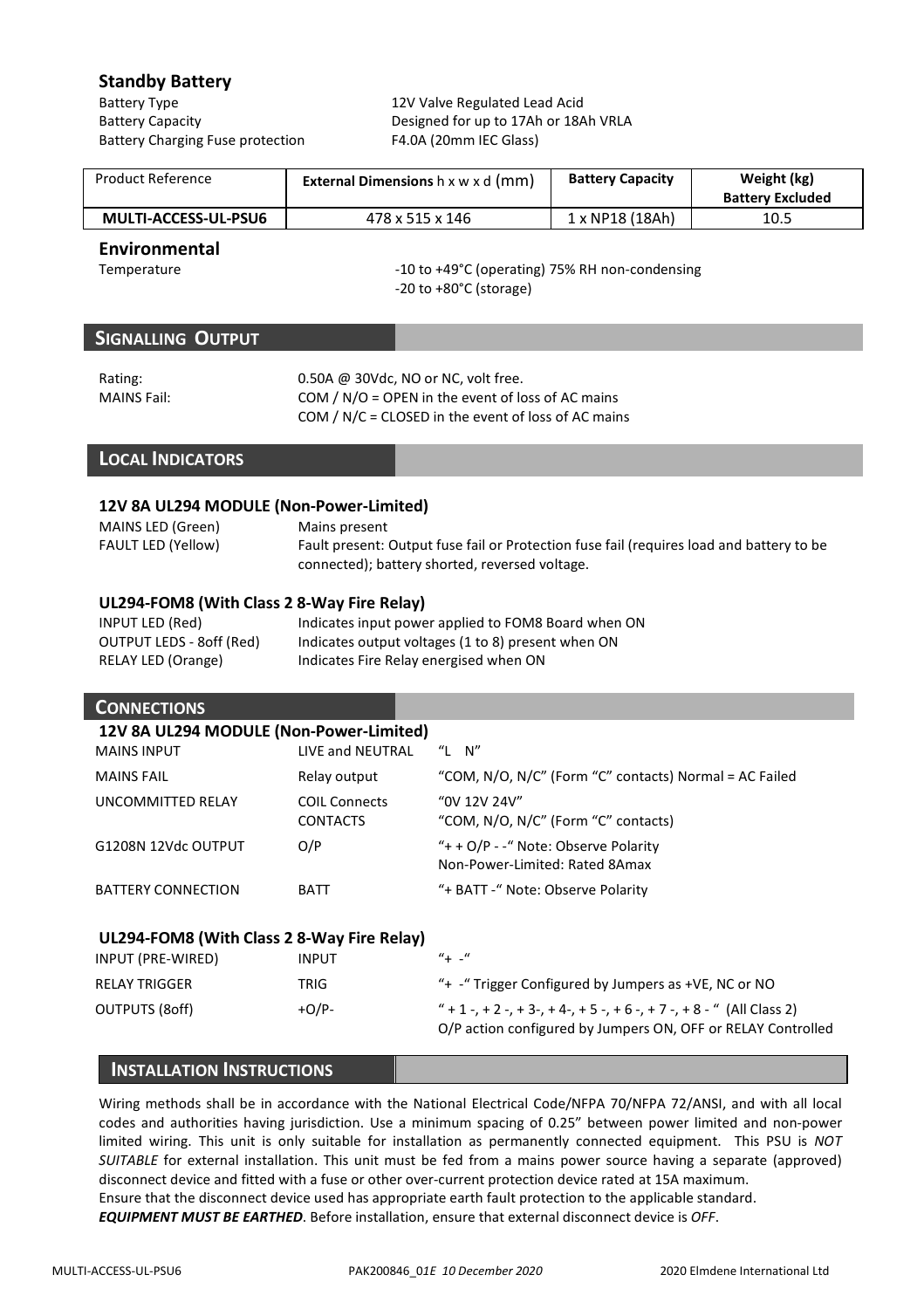#### **Mounting**

- 1) Mount enclosure securely in the correct orientation allowing minimum clearance see *Fig. 1*
- 2) Route mains and low voltage output cables via different knockouts and/or cable entry holes.
- 3) Use bushes and cable glands rated to UL94 HB minimum.



· Output wiring rated for m m kaad current



#### *Fig. 1 Mounting of Power Supply*

#### **Mains Power Up**

busi has or s a conc

**DOCUMOV** er In

enn.

- 4) Attach correctly rated mains cable (minimum 2.5mm<sup>2</sup> [15A], 300/500Vac). Fasten with cable ties.
- 5) Apply mains power. Check for 13.8Vdc on load outputs and Green Mains LED is ON.
- 6) Disconnect mains power.

#### **Load Output**

- 7) Attach correctly rated load cables and fasten using cable ties. Note polarity.
- 8) Apply mains power. Check Green Mains LED is ON. Verify load is operating correctly.
- 9) Disconnect mains power.

#### **Signalling**

10) Connect MAINS Fail output to appropriate input of Access Control or Indicating Equipment.

Note: COM / N/O = Open in the event of loss of AC mains, COM / N/C = CLOSED in the event of loss of AC mains **Standby Battery**

11) Attach supplied battery cables to terminal block and attach battery using supplied adapters if required. Note: Ensure correct polarity of battery connections: +ve use Red lead, -ve use Black lead.

#### **Fire Relay Configuration**

12) See "OUTPUT FIRE RELAY OPERATION" - Typical Application below.

#### **Tamper**

13) Connect tamper switch to appropriate inputs of control and indicating equipment.



- 14) Close the lid and fasten with screw supplied.
- 15) With the unit mounted on the wall check that the rear tamper is not in a position that will affect its operation, for example over a mortar course, recess or raised area on the wall.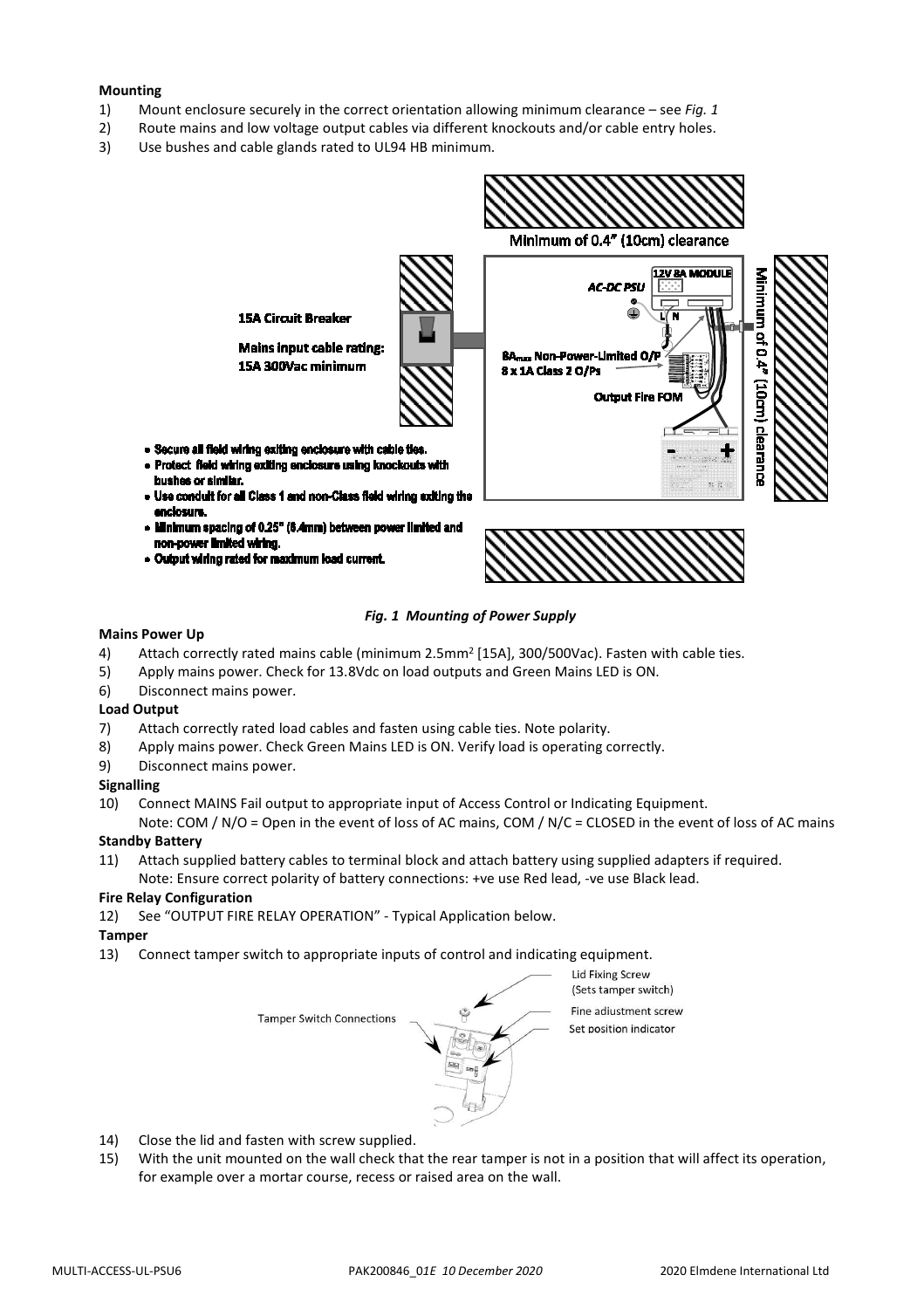Check that the tamper switch is:

- CLOSED when the lid/cover is closed, and the retaining screws are fitted.
- OPEN when the retaining screws are removed, and the lid/cover is open.
- Use the fine adjustment screw if necessary, to align indicator with set point.

16) Close the lid/cover and fasten. Re-check tamper circuit is closed at the control panel.

### **OPERATING INSTRUCTIONS**

In the event of loss of AC mains, the MAINS Fail relay shall indicate by: opening or closing according to set-up.

If the output of the PSU fails, the cause of the failure should be investigated e.g. short circuit load, connection of a deeply discharged battery. The fault should be rectified before restoring power to the PSU. If any of the fuses require replacing, ensure the correct fuse rating and type is used.

# **OUTPUT FIRE RELAY OPERATION**

The power module Fire Relay functionality gives the installer the choice of continuous or switched external control of the PTC fused Class 2 outputs, by the means of either a Volt Free contact (Normal Open or Normal Closed) or a low voltage signal (12V dc/24V dc), as shown in the block diagram below:



# *Typical Application:*

If power is required to be removed from certain parts of the system in the event of a Fire Alarm activation, i.e. door lock power removed whilst ACU remains powered.

|       | <b>FIRE RELAY JUMPERS CONFIGURATIONS</b>                                          |  |  |
|-------|-----------------------------------------------------------------------------------|--|--|
|       |                                                                                   |  |  |
| TRIG: | Trigger I/P from control device (+VE or Contact)                                  |  |  |
|       | Trigger I/P from control device (OV or Contact)                                   |  |  |
|       | Note: Wiring to "TRIG" should be less than 98.5ft (30m) in length from controller |  |  |

Note: Fail safe mode shall be employed in UL294 applications.

In case of fail secure configuration, panic hardware should be employed to allow exit from secured location. Contact local authorities having jurisdiction.

The device has 3 modes of trigger (TRIG) operation set by the on-board jumpers:

Contact Mode (NO) - Jumper across: 2 & 3 **FAIL SAFE FAIL SAFE** 

Contact Mode (NC) - Jumpers across: 1 & 2 and 3 & 4 **FAIL SECURE FAIL SECURE** 

| الأكاري<br>$\overline{\phantom{0}}$           |
|-----------------------------------------------|
| $\sim$<br>24 L<br><b>Property</b><br><b>L</b> |
| فيست                                          |

Voltage Mode - Jumper across 3 & 4 **FAIL SAVE FAIL SAVE**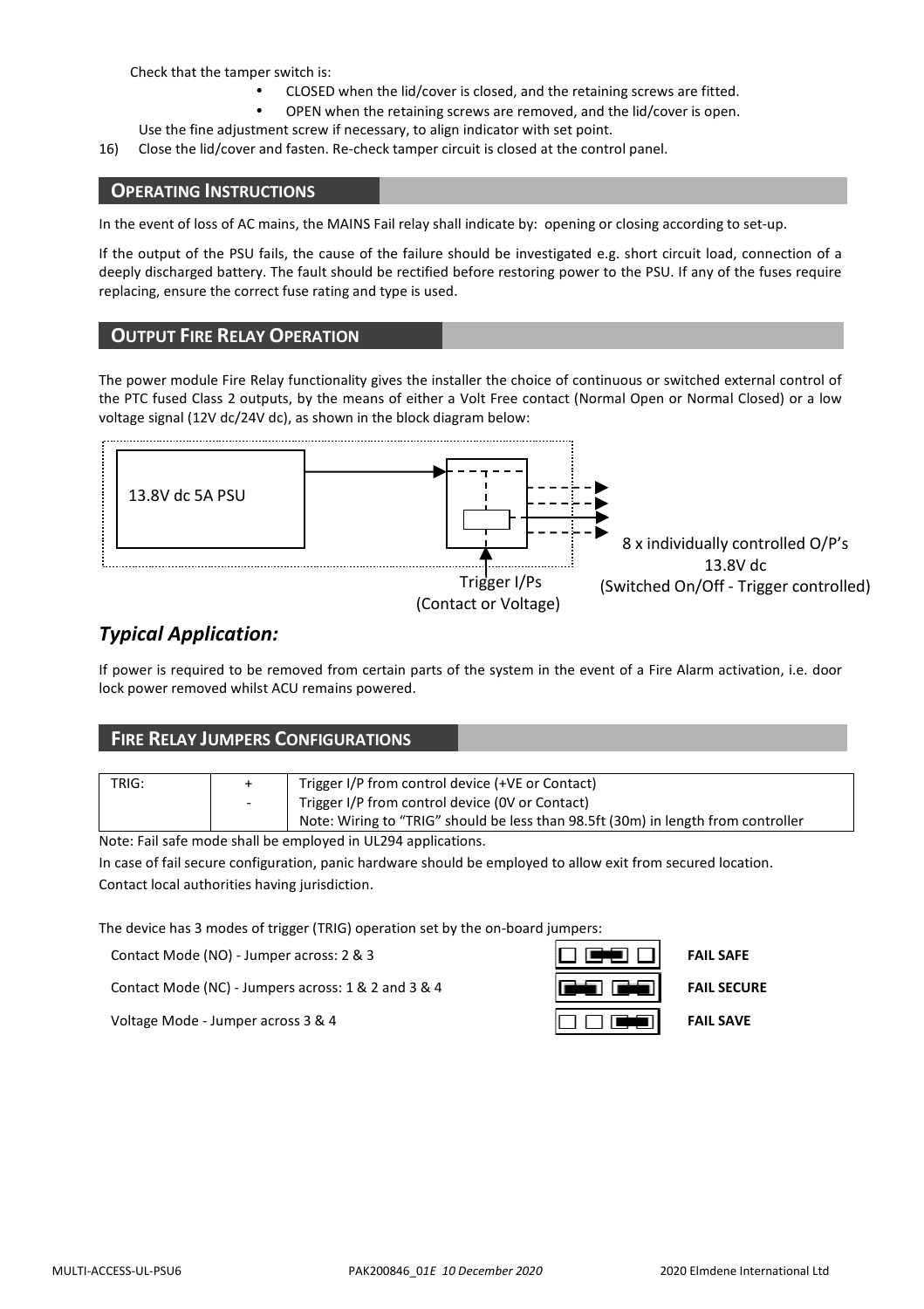Each channel can then be set using the jumpers next to the relevant fuse:



Channel Always ON (+V) Channel Isolated on TRIGGER (Relay)



*Note: Removing the jumper completely, will disable the channel (no output). Table 1* below defines the output state for the Normal Closed and "Normal Open Contact Modes with Trigger (TRIG) selection

| Table 1              | <b>Trigger</b><br><b>Select</b> | Jumper(s) | <b>Trigger</b><br>$+8 -$ | Output    | Orange<br><b>LED</b> |
|----------------------|---------------------------------|-----------|--------------------------|-----------|----------------------|
| <b>Contact Mode</b>  | <b>NO</b>                       | 283       | Open                     | No output | OFF                  |
| <b>Normal Closed</b> |                                 |           | Closed                   | 12V dc    | ON                   |
| <b>Contact Mode</b>  | ΝC                              | 1&2       | Open                     | 12V dc    | ON                   |
| <b>Normal Open</b>   |                                 | 3 & 4     | Closed                   | No output | OFF                  |
| <b>Voltage Mode</b>  | $+VE^*$                         | 3 & 4     | +V Applied**             | 12V dc    | ON                   |
|                      |                                 |           | Removed                  | No output | OFF                  |

\*Note: Trigger Input terminals (TRIG) + and - are polarity conscious when used in Voltage Mode only.

\*\* In Voltage Mode the "+V Applied" can be used with voltages between 10.0V to 28.4V

# **Typical Fire Relay Fail-Safe Setup for a Fire Panel Alarm:**

In this example the power to the access control lock is FAIL-SAFE when the Fire Panel alarms or O/P power is removed.

- •O/P configured to be "Relay(switched O/P)".
- •Normal Closed Contact Mode - "Trigger Select" TRIG : configured as N0 2 &3 Linked

# **Output Select Jumpers:**



**Note:** Listed panic hardware may be required for fail secure configuration. Consult local authority having jurisdiction**.**